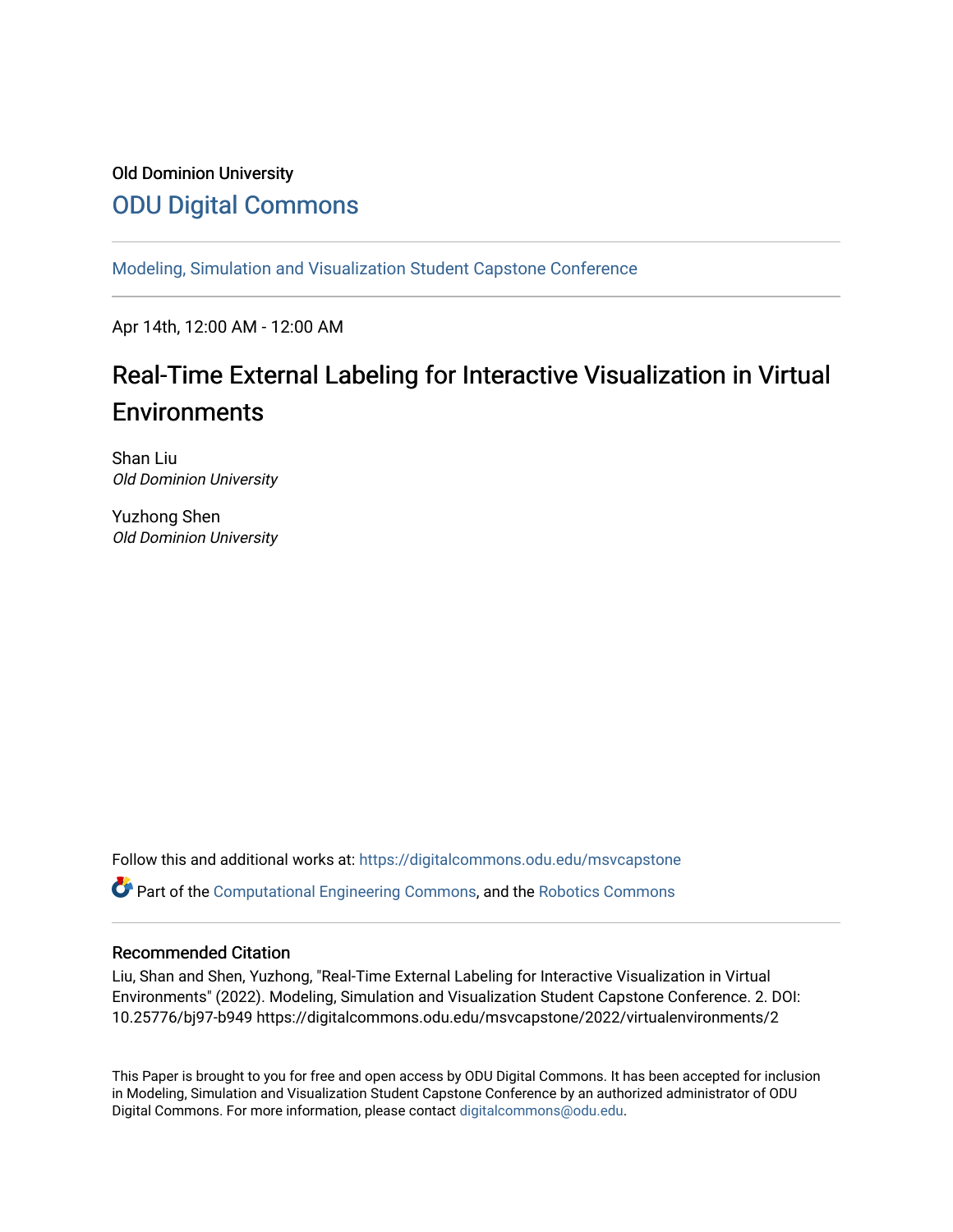# **REAL-TIME EXTERNAL LABELING FOR INTERACTIVE VISUALIZATION IN VIRTUAL ENVIRONMENTS**

Shan Liu and Yuzhong Shen Department of Computational Modeling & Simulation Engineering Old Dominion University 4700 Elkhorn Avenue, Norfolk, VA 23529, USA {sliu004, yshen}@odu.edu

#### **ABSTRACT**

A real-time external labeling algorithm has been developed to explore the potential for applying annotation and visualization to virtual reality environments, which manages label placement in the projections of virtual 3D models on the view plane. The approach intends to place labels with visual constraints, such as no overlapping, intersections, and occlusions, close proximity to the model parts, by adjusting external annotations' positions concerning available space in the view plane. This algorithm is based on the projected model's contour and adapts to camera viewpoint changes within interactive frame rates. It solves the visibility problem of annotations and operates in real-time when the model is rotated. The results show that the proposed method can improve user understanding of complicated 3D models and can be applied to interactive virtual environments.

**Keywords:** external labeling, annotative visualization, view management.

## **1 INTRODUCTION**

Illustrating complex objects composed of distinct parts is essential in many application fields, such as technical illustrations, anatomy drawings, and maps. Labeling the short textual annotations that connect the visual and verbal information plays a critical role in efficiently understanding the objects. One of two main labeling methods, external labeling, has been studied in computer science from a theoretical and practical point of view over the last twenty years (Bekos, Niedermann, and Nöllenburg 2019). However, most researchers focus on studying the labeling problem from a fixed viewing specification or restrict labeling objects (Niedermann, Nöllenburg, and Rutte 2017, Cmolık and Bittner 2019). This paper presents a general real-time external labeling algorithm to place labels automatically with visual constraints.

## **2 TERMINOLOGY AND CRITERIA**

Labels represent textual or symbolic descriptions of the model's parts. Geometrically, the label is defined as the axis-aligned rectangle containing the attached information of the feature. An illustration with external labeling consists of a figure, many labels outside the figure's contour, and a line segment connecting the label with its part. The line segment is called the leader line. Straight line segments are only used as leader lines in this paper. One endpoint of the leader line is restricted to be the center point of the part in this paper. The other endpoint of the leader is a point on the boundary of the label, which is restricted to one corner or midpoint of one particular edge of the label.